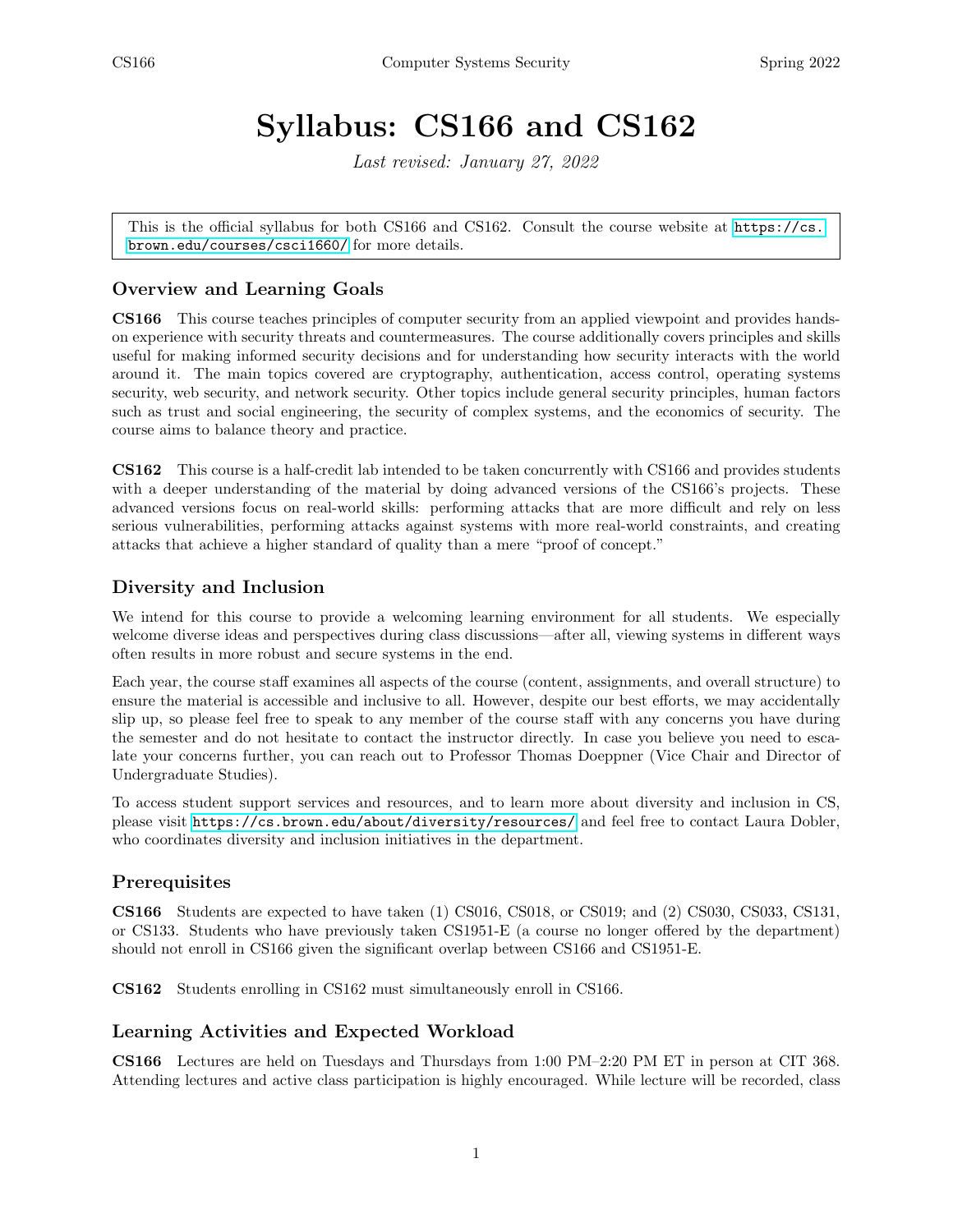participation will help the instructor better assess your understanding of the topics in determining the final grade.

Coursework in CS166 consists of 4 homeworks and 4 projects.

- **Homeworks** ask you and your peers to collectively and critically think about systems security questions that extend various topics covered in lecture. Through analyzing protocols, devising attacks, developing defenses, and considering ethical issues that are heavily tied to the material, the homeworks are designed to reinforce your skills in security analysis, discussing complex security topics with your peers, and precise written communication of attacks and defenses. Throughout the course, there will be online virtual labs through TryHackMe which will provide hands-on opportunities to experiment within a safe, virtual machine environment inside a browser.
- Projects provide you with the opportunity to engage with real-world vulnerabilities in computer systems. They ask you to get down into the mud—hacking, scripting, breaking, and fixing— via a combination of developing exploits and designing countermeasures.

During the semester, students will spend about 3 hours per week in lecture (36 hours total), 1 hour per week in optional recitation sections (8 hours total), 9 hours per homework (36 hours total), and 15–35 hours per project (average 90 hours total). Additionally, combined preparation and active work time on the use of the practical virtual labs is expected to take 10 hours, for a total expected course workload of 180 hours.

CS162 Coursework in CS162 consists of doing advanced versions of the projects in CS166 and additional questions on the written assignments (homeworks). The advanced components are designed to provide you with a greater appreciation of systems security and the "security mindset" as a whole by performing attacks against systems with more real-world constraints, and creating attacks that achieve a higher standard of quality than a mere proof of concept. There is no scheduled meeting time for CS162.

For CS162, the advanced components add about 70 hours of project material, 20 hours of homework material, for a total expected half-credit course workload of 90 hours.

## Grading

Final numerical grades are determined using the weights below:

| Assignments       | Weighting |
|-------------------|-----------|
| · Homeworks       | $35\%$    |
| $\cdot$ Project 1 | 15%       |
| $\cdot$ Project 2 | 15%       |
| $\cdot$ Project 3 | 15%       |
| $\cdot$ Project 4 | 20%       |

All homeworks (with the exception of Homework 0, which does not count towards the final grade) are equally weighted.

If a student drops from CS162 to CS166-only, any CS162 components that were completed will no longer count towards the final grade (with the exception of some assignments where the CS162 requirements overlap with optional extra credit tasks for CS166 students—in these cases, extra credit for such work will be given).

The instructor determines overall letter grades by taking into account the final numerical grade and, in borderline cases, class participation. Students taking both CS166 and CS162 will receive the same letter grade in both courses.

The default thresholds for letter grades are  $A = 90$ ,  $B = 80$ , and  $C/S = 70$ . Depending on the overall performance of the class, the thresholds may be adjusted downwards (but never upwards). Class participation will be especially important for borderline cases.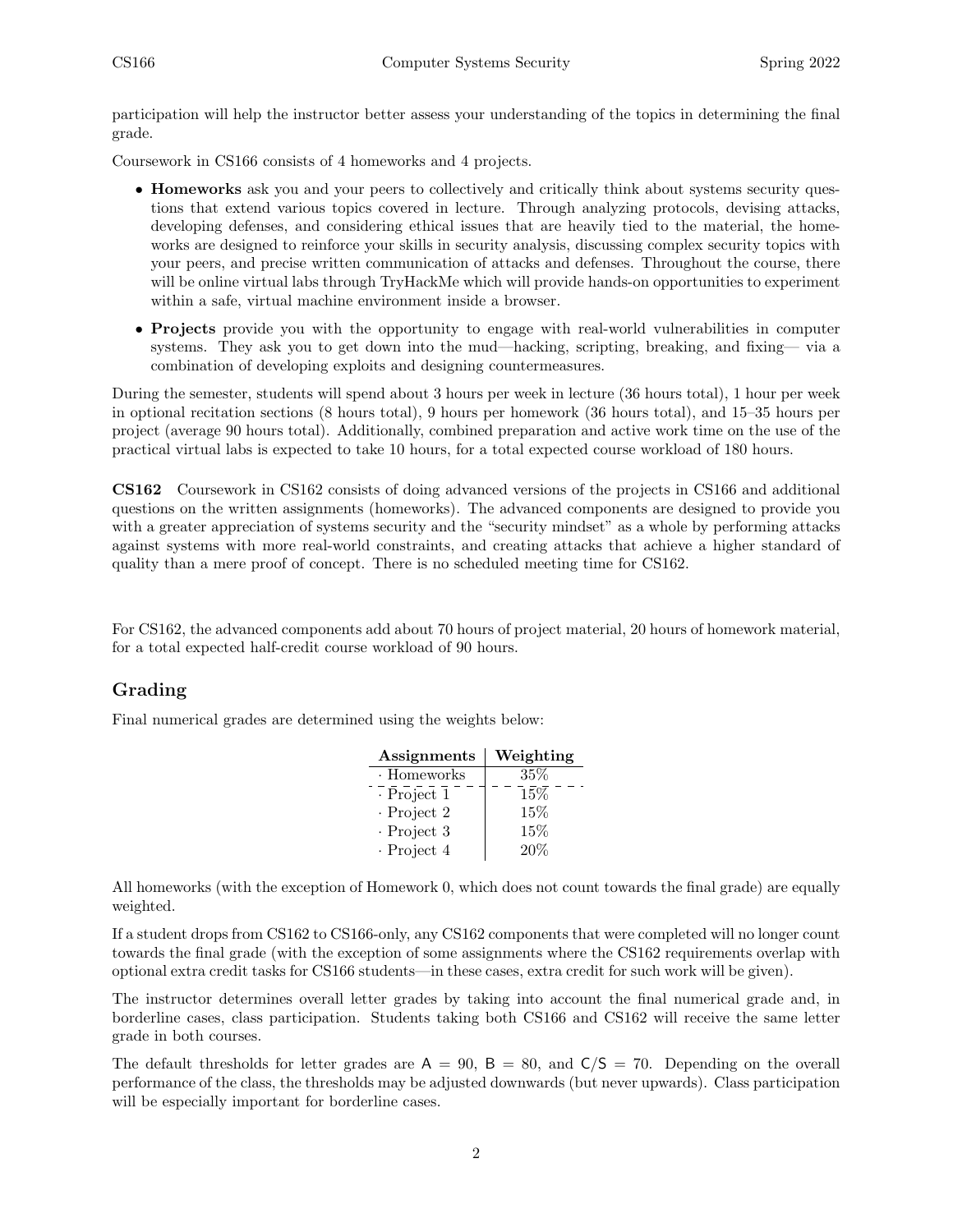# Late Policy

Homeworks and Projects Students are given five late passes to use on Homeworks 1 through 4 and Projects 1 through 4, though no more than two late passes may be applied to any deadline. Each late pass extends the deadline by 24 hours.

If you have no more late passes, every 24 hours a project or homework is submitted late will subtract 25% from that assignment's grade. We do not grade submissions that are more than 48 hours late, regardless of whether or not late passes remain.

There are some special cases to the late policy:

- Some homeworks may contain a *discussion* portion where you asynchronously interact with students on a message board. Because the discussions involve responding to other students, all discussion portions must be completed on time according to the homework instructions in order to count for credit, regardless of whether or not you are using a late pass on the homework.
- Project 4 is a partner project that contains multiple deadlines. Late passes may not be applied to the intermediate deadlines of Project 4. On the final deadline, your group will be allowed to use the minimum of you and your partner's remaining late days (up to the two late pass allowed on a project deadline, stated earlier).

Late passes and penalties are automatically applied at the end of the semester in an optimal fashion; that is, we will apply late passes in such a way that gives you the highest grade.

CS162 students receive two additional late passes (seven total). However, students who drop CS162 lose the additional passes and receive late penalties under the default CS166 policy.

Extenuating Circumstances If there are extenuating circumstances preventing you from completing an assignment on time (e.g., sudden illness, other emergencies), please contact the instructor and Graduate TA before the assignment is due. We will provide a form to contact the instructor regarding such circumstances and request special arrangements.

Please note that only the instructor and the Graduate TA are the only staff members authorized to discuss or grant extensions for the course. The Head TAs and UTAs will not comment on the likelihood of or approve extension requests.

## Collaboration Policy

All Brown students are responsible for understanding and following the [Brown Academic Code](https://www.brown.edu/academics/college/degree/policies/academic-code) and the [Code](https://www.brown.edu/offices/student-conduct/code) [of Student Conduct](https://www.brown.edu/offices/student-conduct/code). Additionally, students are responsible for following the CS166 and CS162 Collaboration Policy—the official policy is posted on the course website.

In many places, the *Collaboration Policy* is purposely relaxed and encourages collaboration because we have found that working with others (in those specific places) is extremely beneficial to learning and the general camaraderie of the department. However, this also means that we strictly enforce (and check) the places in which the Collaboration Policy is non-relaxed. We use a variety of automated tools as well as manual statistical checks to detect violations of the collaboration policy in this course. The TAs are also trained to recognize anomalies in submissions. In all situations, flagged cases are investigated by hand by the instructor, and, when needed, are referred to the Academic Code Committee for further review.

## Capstone and 2000-Level Credit

Capstone CS166 can be used as a capstone course for senior undergraduates. Students wishing to take CS166 for capstone credit must take CS162, and should register for both CS166 and CS162 in Banner. If you are planning on using CS166 as your capstone course, please email the Head TA list.